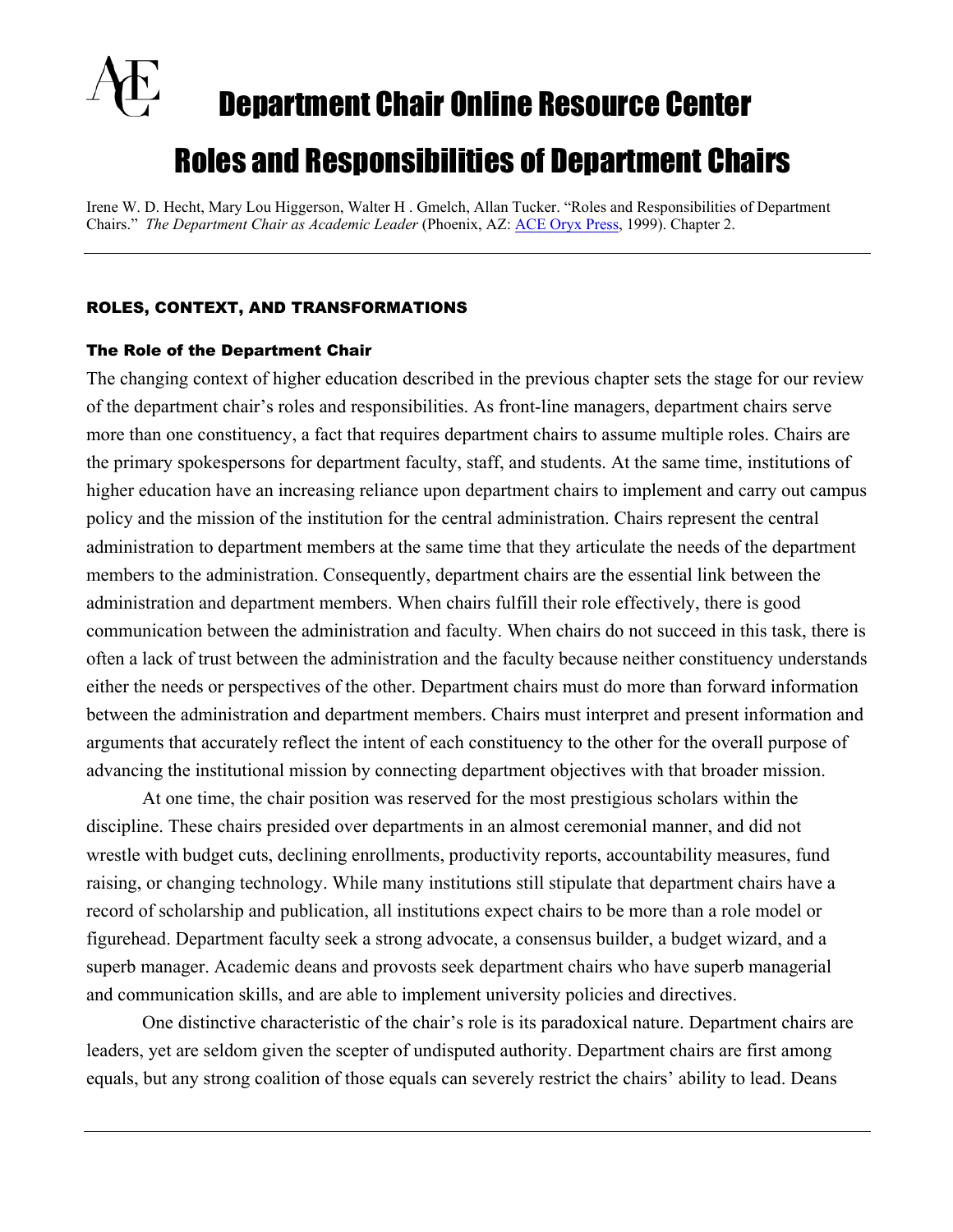and vice presidents look to chairs as those primarily responsible for shaping the department's future, yet faculty members regard themselves as the primary agents of change in department policies and procedures. Department chairs are both managers and faculty colleagues, advisors and advisees, soldiers and captains, drudges and bosses.

Department chairs are the only academic managers who must live with their decisions every day. The dean and the vice president make many important administrative decisions, such as which colleges or departments will get the lion's share of the year's operating budget. The dean and the vice president, however, do not have to say good morning—every morning—to their colleagues in the department; they do not have to teach several times a week alongside their colleagues; they do not have to maintain a family relationship with their faculty members. The department chair, on the other hand, must be acutely aware of the vital statistics of each family member including births, deaths, marriages, divorces, illnesses, and even private financial woes. This intimate relationship is not duplicated anywhere else on the campus because no other academic unit takes on the ambiance of a family, with its personal interaction, its daily sharing of common goals and interests, and its concern for each member. No matter how large the department, no matter how deeply divided over pedagogical and philosophical issues it may be, its members are bound together in many ways: They have all had the same general preparation in graduate school; their fortunes generally rise or fall with the fortunes of the discipline to which they all belong; and they share the same value system of their profession. Working alongside the members of this "family" is the chair, a manager who is sometimes managed, a leader who is sometimes led, a parent who continually strives to keep peace for the sake of mutual benefit and progress.

These conditions are not the only ones that make the department chair's role paradoxical. The chair must deal with the expectations and desires of the students in the department, the personal and professional hopes and fears of the faculty, the goals and priorities of the college dean, the often perplexing priorities of the central administration, the sometimes naive and sometimes jaundiced views of the alumni, and the bureaucratic procedures of accrediting agencies. Few administrators can, by themselves, face these conflicting constituencies and find solutions to all problems. Yet the department chair must induce these constituencies to work together to help solve the problems they themselves generate.

Today the internal paradox of the chair's role is further complicated by external pressures. The central administration, professional accrediting agencies, state boards of higher education, and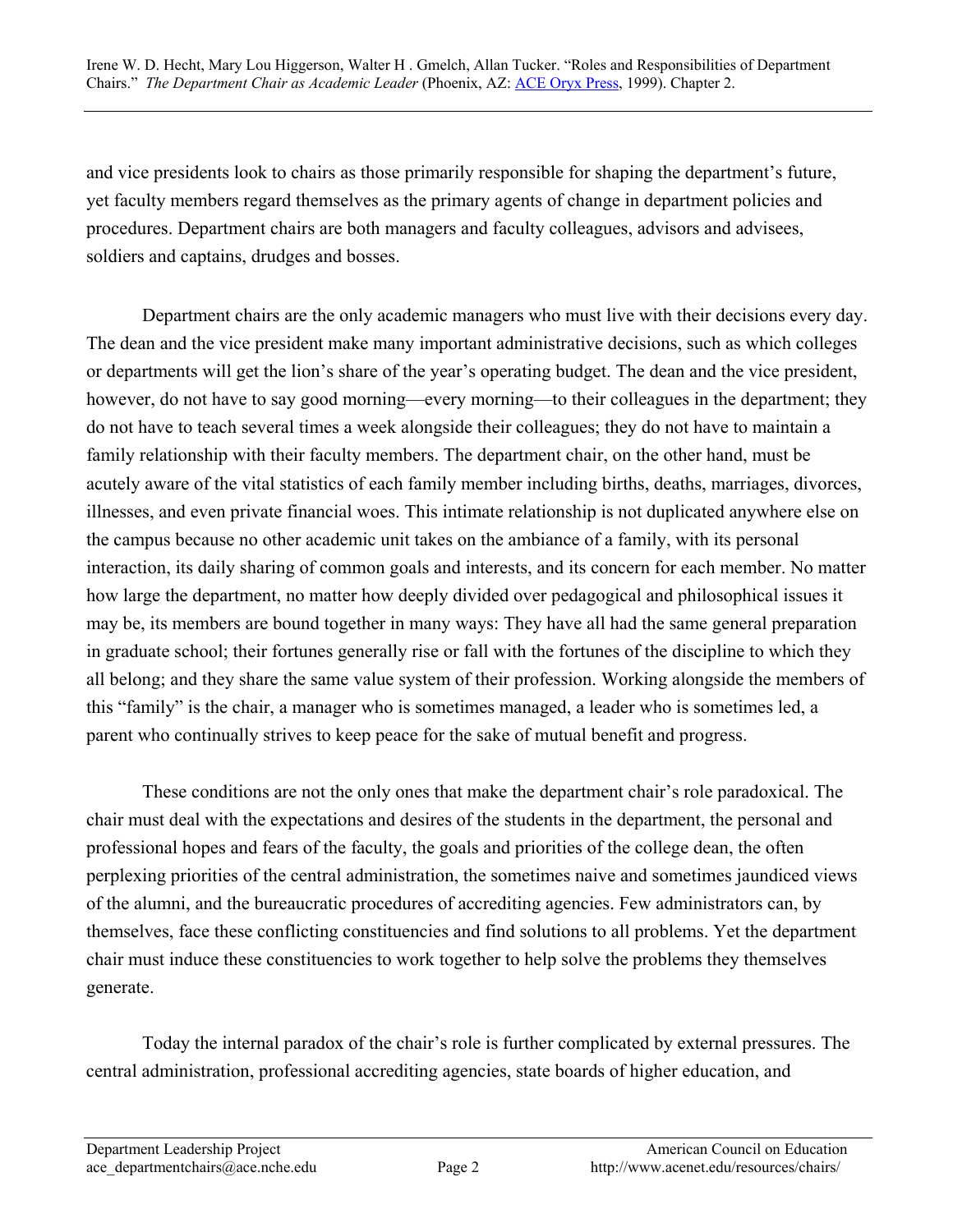granting agencies are just some of the external publics that department chairs must understand and address. The demands of these multiple constituencies impact individual departments as much as they do institutions. A state board of higher education, for example, may decide to review the relative merit and quality of programs within the same discipline offered at different institutions throughout the state. In such instances, a department finds itself virtually plucked from the security of the institution into the spotlight and placed under the magnifying glass of the state board of higher education. In dealing with some external publics, department chairs serve as the representative for the institution as well as the department. In interacting with high school and community college counselors, regional businesses, or civic organizations, department chairs speak for both the department and the institution.

Accountability initiatives designed to monitor the quality and cost-effectiveness of higher education have increased the importance of the department chair's role. Institutions cannot respond to externally imposed mandates for accountability of such things as student learning outcomes assessment without the support and leadership of department chairs. Department chairs are the primary interpreter of externally imposed mandates for department faculty, and the tone with which the chair presents those initiative influences faculty response. Today, the central administration needs cooperation and effective leadership at the department chair level more than ever in order to implement change and assure program quality. At the same time, department chairs are the primary source of information about specific programs and daily operations. This information is essential to the central administration as they champion requests for new resources or fend off attacks on institutional quality.

Department chairs, however, are more than agents of the central administration. They are also the primary spokespersons and advocates for the academic department. In this role, chairs are the guarantors of department quality. In fact, chairs are the only administrators with delegated responsibilities that allow for a direct influence on program quality. Further, department chairs are the only administrators with the requisite discipline training and vantage point needed to assess program quality and identify areas of needed change. As front-line managers, department chairs are both the chief advocate for the department and the primary agents of the central administration. Chairs need to champion the resource needs of the department and ensure the effective use of current resources. Chairs must promote the quality of the departments' programs while they remain alert to the need for curricular revision.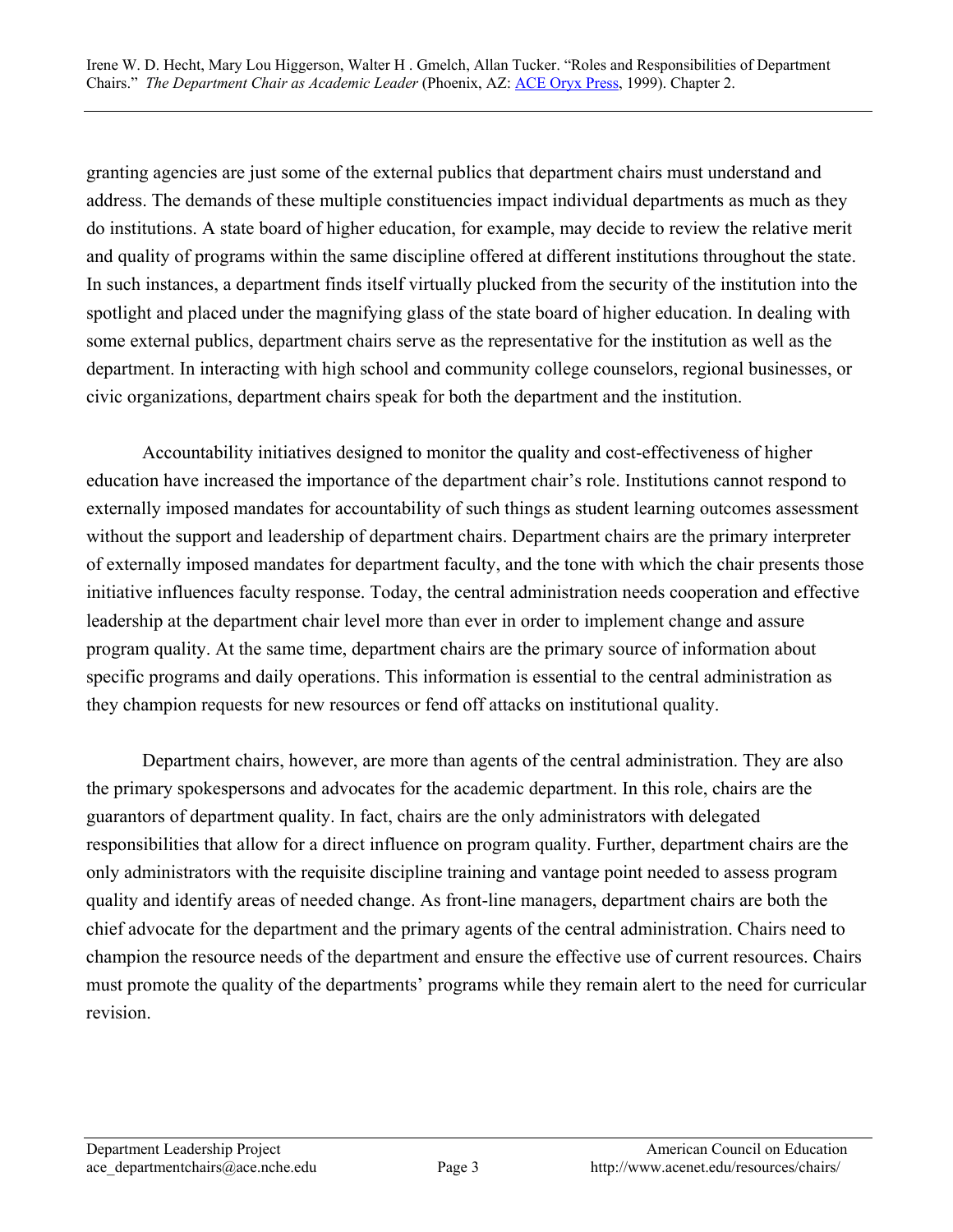This dual role is more difficult because the various constituencies and external audiences with which the chair interacts tend to hold simple perceptions of the department chair's role. Faculty, for example, prefer to perceive the department chair as their primary spokesperson and advocate. Faculty are less inclined to perceive the chair's role as one that includes representing the central administration. Some faculty may even be outraged to think of their chair as an agent of the administration. At the same time, central administration may become irritated with a department chair who seems determined to argue the needs of the department in the face of an institutional crisis. The department chair, for example, who holds the line on increasing enrollment in the general education course to protect instructional quality may be viewed by the administration as jeopardizing course enrollment which, in turn, makes the institution less cost effective, an important datum for many state boards of higher education. Simultaneously, faculty may view a department chair who attempts to persuade them of the merit of designing a department assessment program as having "sold out" to the administration. The department chair often experiences stress as they walk the tightrope between serving the department, and faculty and students and representing the central administration. This dual role, however, is apparent in all of the responsibilities typically assigned to department chairs.

# CHANGING ROLES FROM FACULTY MEMBER TO DEPARTMENT CHAIR

In talking with several hundred department chairs each year, we find that many say they were not prepared for the role shift from faculty to chair. Particularly, chairs being promoted from inside the department do not anticipate their life to be much different. While new chairs foresee having new responsibilities, they are not always prepared for the shift in how faculty colleagues and others treat them. Almost immediately, new chairs discover that long-time faculty colleagues (and friends) respond to them differently. Some faculty, for example, will assume that the new chair is "too busy" to join the informal lunch bunch now that he or she is an "administrator." Others will be less candid than previously in discussing issues affecting the department. Some may even avoid the chair. Yet, the same group of faculty colleagues are likely to hold high expectations for the performance of the new chair. Close acquaintances will expect the new chair to "fix" those policies and procedures about which he or she used to commiserate with faculty colleagues. Most faculty will expect the new chair to be able to "hold the line" with the administration on every issue because they trust the new chair to know the situation and have a full understanding of the department's needs. Walking the fine line between the role of colleague and department chair can be difficult.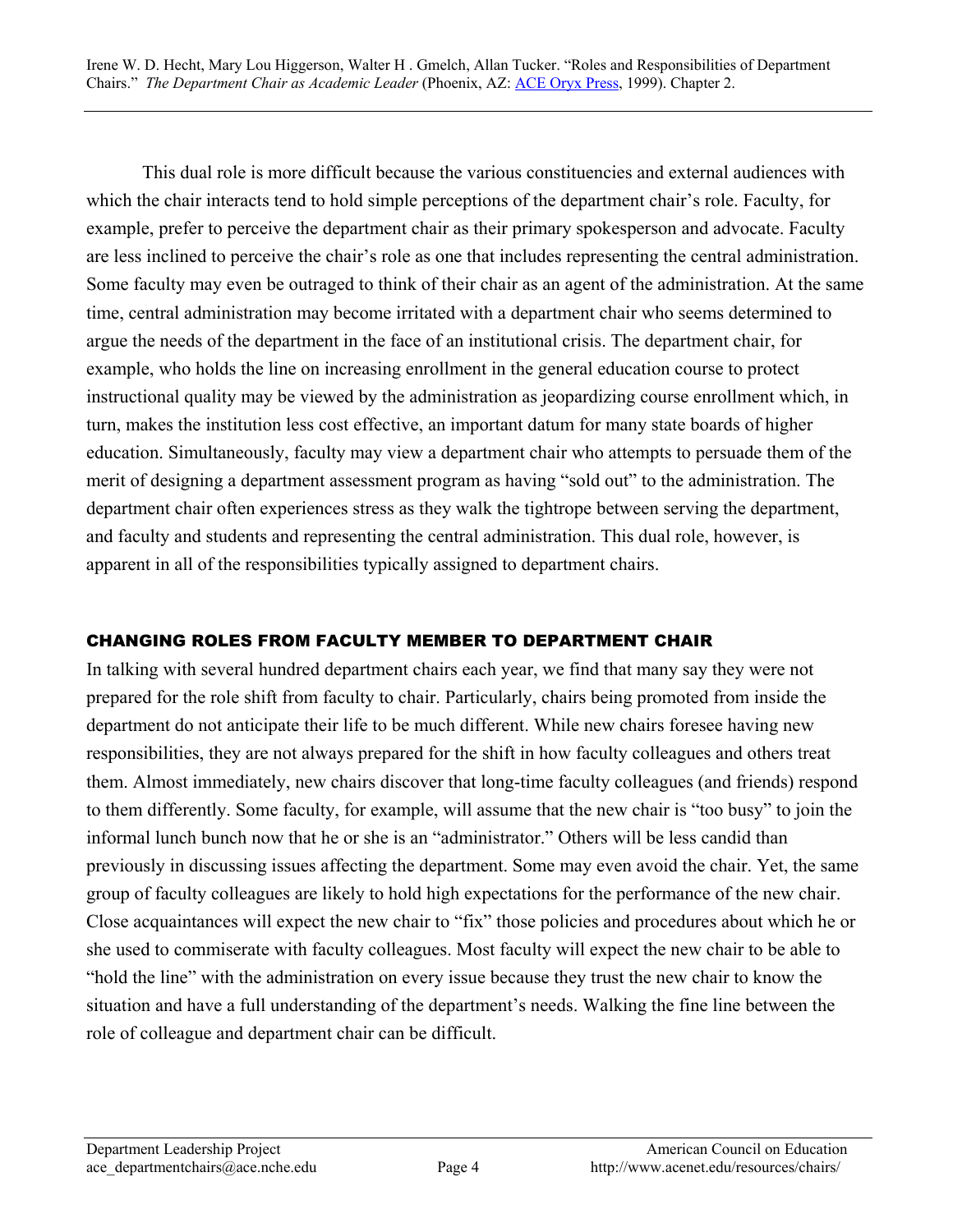John Bennett (1983, 2–6) identified three major transitions that new department chairs experience. The first shift comes in moving from being a specialist to functioning as a generalist. As a faculty member, an individual specializes in one academic area. However, when an individual becomes a department chair, he or she must have a thorough understanding of the full spectrum of department offerings. Moreover, faculty colleagues expect the new chair to represent all specializations within the department with equal enthusiasm. In addition to being held accountable for more content, the new chair is also responsible for a range of duties that faculty never perform. The new chair must acquire a substantive grasp of the total department as soon as possible because other faculty will be suspicious and critical of any chair who can only advocate his or her teaching and research specialty.

The second transition that department chairs experience is the shift from functioning as an individual to the task of running a collective. For the most part, faculty work independently at their own pace. Other than holding assigned classes or attending scheduled meetings, individual faculty determine when they work on course preparation, research, or other projects. On most campuses, individual faculty set their own office hours and determine when they come and go around class and meeting times. Department chairs, however, must orchestrate the work done by this group of individuals who work independently. Worse yet, some chair duties cause the new chair to interfere with the independence of individual faculty members. Chairs, for example assign courses and class times, schedule meetings, and solicit faculty attendance at special events such as recruitment or placement fairs and award programs. Chairs need to balance their respect for faculty autonomy with their responsibility for carrying out the department mission.

The third major transition described by Bennett is the shift from loyalty to one's discipline to loyalty to the institution. Chairs must represent the institution's perspective. There will be times when chairs may need to sacrifice a discipline need or a department preference for an institutional need. These tough decisions are likely to make chairs unpopular with faculty who recognize only the discipline perspective and may believe that the chair should place the department first in every situation. Whether or not the department implements a student learning outcomes assessment program may not be a matter for the department to decide. Similarly, campus policy on course enrollment and the need to involve faculty in student recruitment and retention activities are likely to be matters on which the chair cannot refuse the department's support and participation. Individuals who remain loyal to the discipline and fail to learn the institution's perspective and respond to campus needs become liabilities to the institution and undermine the standing of the department on the campus.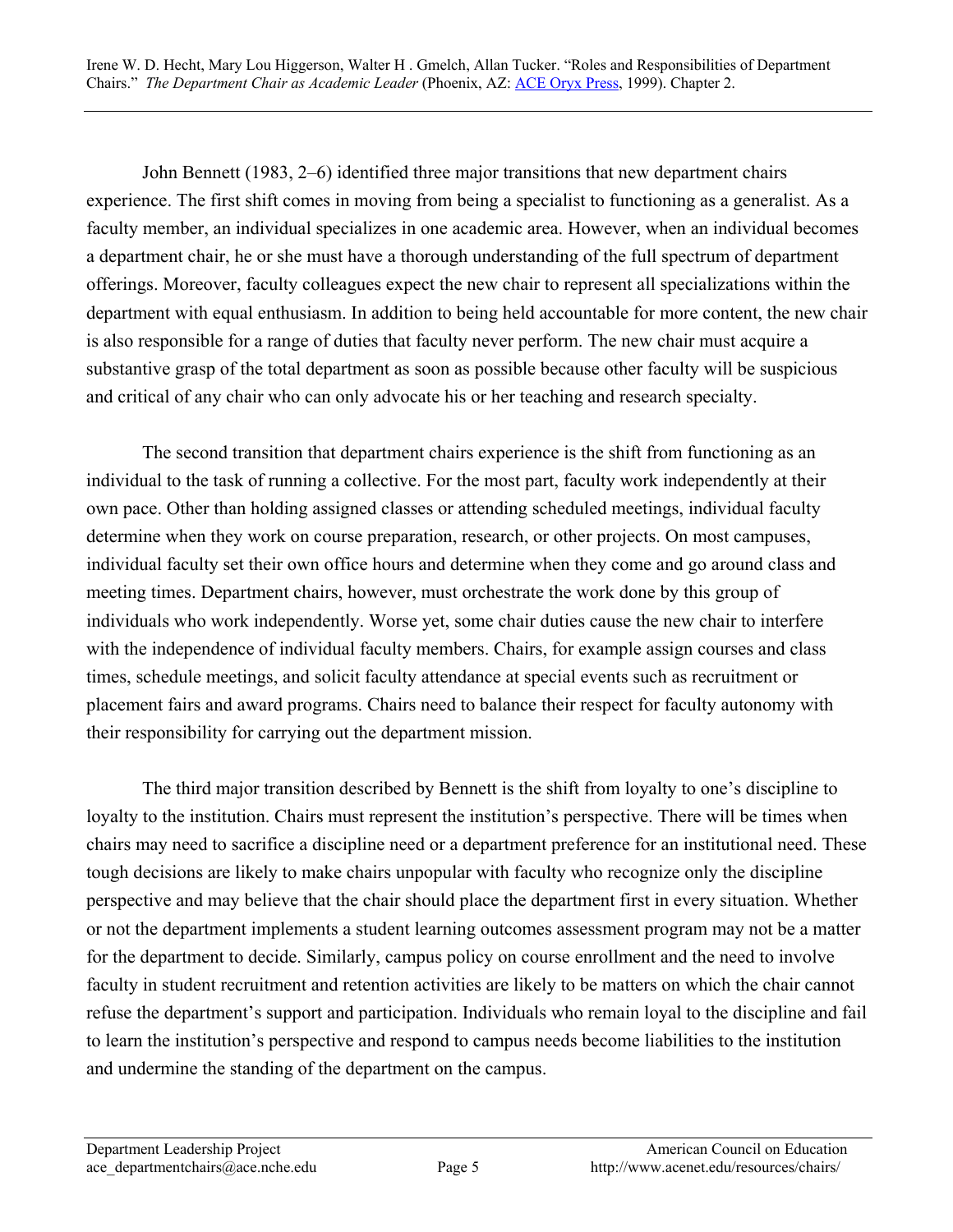# THE SELECTION PROCESS

One would expect that the increasing reliance upon chairs to carry out the heart of the institution's business would result in more thorough and competitive searches for skilled department leaders. Instead, institutions continue to fill department chair positions by hiring strong teachers and researchers who then must assume a role that requires very complex and challenging administrative skills. When chairs are sought externally, the position announcement typically lists demonstrated effectiveness in teaching and an established record of peer-reviewed research as essential qualifications. Seldom do chair ads include a listing of those skills and qualifications that would make an individual appropriate for a front-line managerial position. Chair applicants are not asked to demonstrate skill in managing conflict, effectiveness in designing marketing strategies for student recruitment, or proposals for enhancing alumni support.

Institutions are generally content to look internally when filling department chair positions. A national search may be conducted if the institution believes there is no acceptable internal candidate or in cases where it is felt that a person of national stature is needed to lead the department. For searches limited to internal applicants, the candidates may not receive a detailed job description, a fact which confirms the lack of thought given to the complex responsibilities assigned to department chairs. There are two basic models for conducting a search for a department chair. The first model uses a full-scale search process with the stipulation that applicants must be tenured faculty within the particular academic department conducting the search. All tenured faculty may apply and applicants are subjected to the typical screening procedures, including an interview with all appropriate parties. The department forwards its recommendation to the college dean. If the dean agrees with the recommendation, a new chair is appointed. In the second model, chairs are elected from within the department. That election may need confirmation in the form of formal appointment by the dean. The rotational model of selection is a variation on the election model. This may occur in small departments where serving as chair becomes a civic duty which each department member undertakes in rotation.

The term of service is variable. In some institutions, chair appointments are of indefinite duration, an arrangement more likely with a chair hired externally. Internally selected chairs usually serve for a fixed term, a procedure usually specified in the department operating manual. Terms are usually set at three or sometimes five years. Often, department guidelines stipulate a limit for term renewal. An individual, for example, may be required to vacate the chair position after serving two terms. The term of office of department chairs influences the perceptions and expectations held by both incumbent and colleagues. Chairs appointed for an indefinite term of office see themselves as formally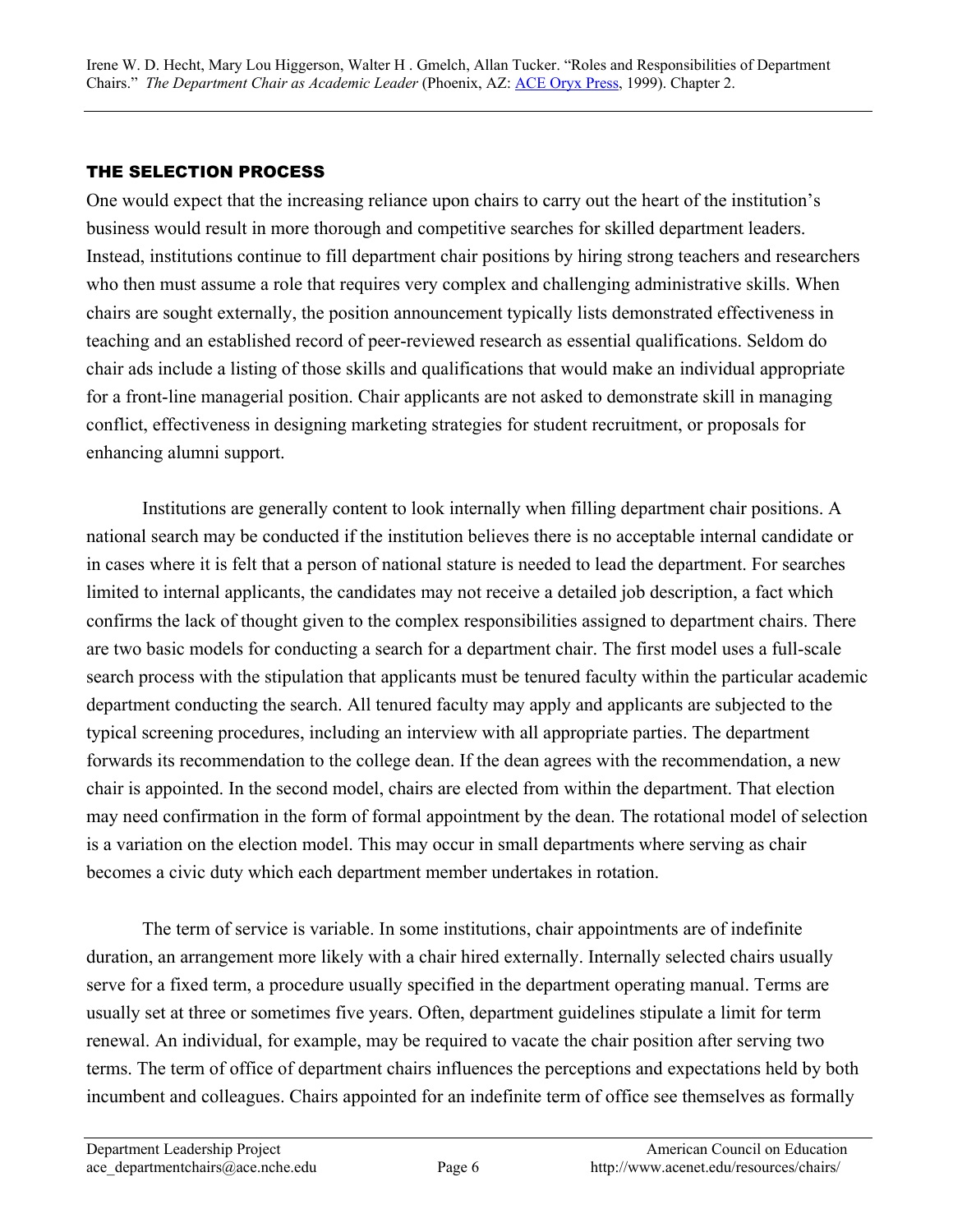designated leaders. They assume that they have specific responsibilities, authority to carry those out and the power to support their decisions. Chairs elected to serve a three-year term are likely to perceive themselves as temporary managers. These chairs know that they will return to the ranks of the faculty on a prescribed date. Consequently, term chairs may make preserving their colleague relationships their top priority. They may be reluctant to tackle sensitive issues and reticent to engage in long-term activities. Their objective becomes not rocking the boat rather than leading the department through any significant change. As logical as this course of action may be given the limitations of a three-year term, it may discourage the proactive planning required in academic departments today. This drawback may be overcome if it becomes common practice to have chairs serve two consecutive three-year terms. That length of time carries the chair past the learning-the-ropes phase to a point where he or she has confidence in his or her leadership abilities. Renewable five-year terms can have the same advantage, though there may be reluctance in departments to see the same chair remain in place for a decade. Perhaps that is why chairs attending ACE's workshops more frequently report that their departments function with renewable three-year terms.

One of the peculiar features of the position of department chair is that most individuals accepting the position have little, if any, previous administrative experience to match the nature and magnitude of their new roles and responsibilities. Furthermore, institutions rarely offer formal on-campus training for new chairs. When such training is offered, it usually is limited to instruction on campus policy and regulations. Department chairs learn how to complete various budget forms and read available campus printouts. Seldom does on-campus chair training include professional skill development in such important leadership tasks as managing conflict, team building, or implementing change. In Chapter 1 of this text, we identified the available national training opportunities for department chairs. These seminars, workshops, and meetings focus on the professional and leadership skills needed by department chairs rather than any campus-specific policy or regulations. Still, these opportunities require the institution to make some initial investment in training chairs and, unfortunately, many institutions fail to do this. Where else in institutions of higher education do we hire an individual without appropriate previous experience and expect him or her to tackle admittedly difficult and complex responsibilities without benefit of relevant training? The special skill-needs of today's department chairs can be understood if we examine the chair's role in greater detail.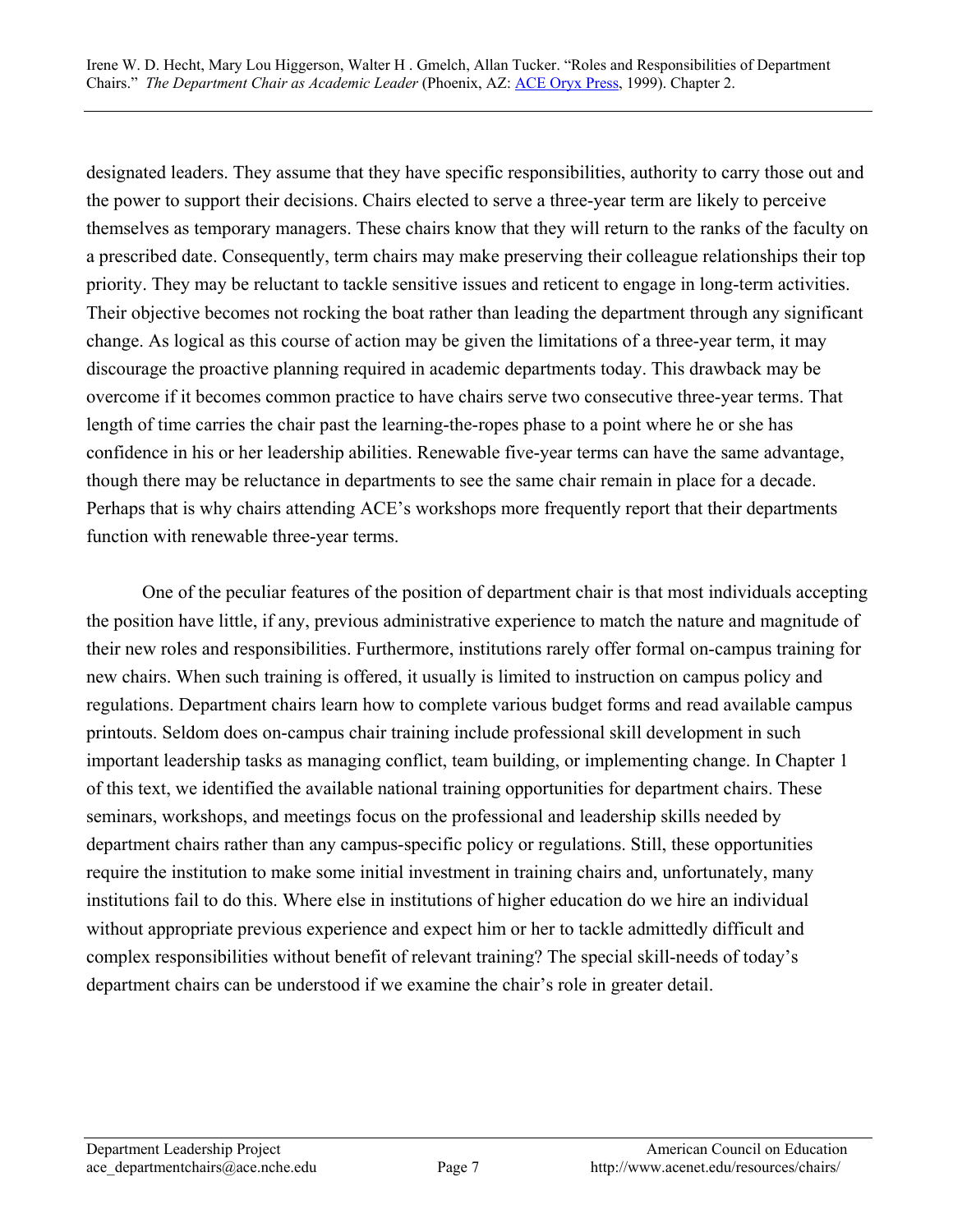# THE WORK OF DEPARTMENT CHAIRS

The lengthy list of department chair responsibilities can be organized into the following categories: department governance and office management; curriculum and program development; faculty matters; student matters; communication with external publics; financial and facilities management; data management; and institutional support.

#### DEPARTMENT GOVERNANCE AND OFFICE MANAGEMENT

Department chairs are responsible for all tasks supporting shared governance, from shaping the department mission and building consensus around department goals to conducting department meetings and implementing long-range department programs, plans, goals, and policies. For shared governance to work effectively, department chairs must encourage faculty members to invest in department planning. Chairs must lead faculty in determining what services the department should provide to the university, community, and state. Chairs keep department members mindful of the department mission and goals. They improve the university climate when they successfully manage these shared governance tasks within their departments. These tasks require chairs to be strong communicators, able managers of conflict, superb team builders, and sensitive facilitators of groups discussion.

In their capacity as office managers, chairs supervise and evaluate the clerical and technical staff of the department, maintain essential department records*,* assign office space, and determine departments' equipment needs. Department chairs interview and hire new staff, manage conflict among staff members, and ensure that the support staff service the instructional and administrative needs of the department. When necessary, chairs serve as liaison between faculty and support staff to make certain that the goals of the department are met. These duties require daily attention because ineffective office management can jeopardize the instruction and research priorities of the department.

# CURRICULUM AND PROGRAM DEVELOPMENT

Chair responsibilities for department curriculum and program development fall into three general categories: instruction, research, and service. Responsibility for the instructional program includes such specific tasks as scheduling classes, monitoring library acquisitions, initiating curricular review and program development, and managing the department assessment program. It is the chair's job to collect, interpret, and present to the department data relevant to discussions about curriculum and program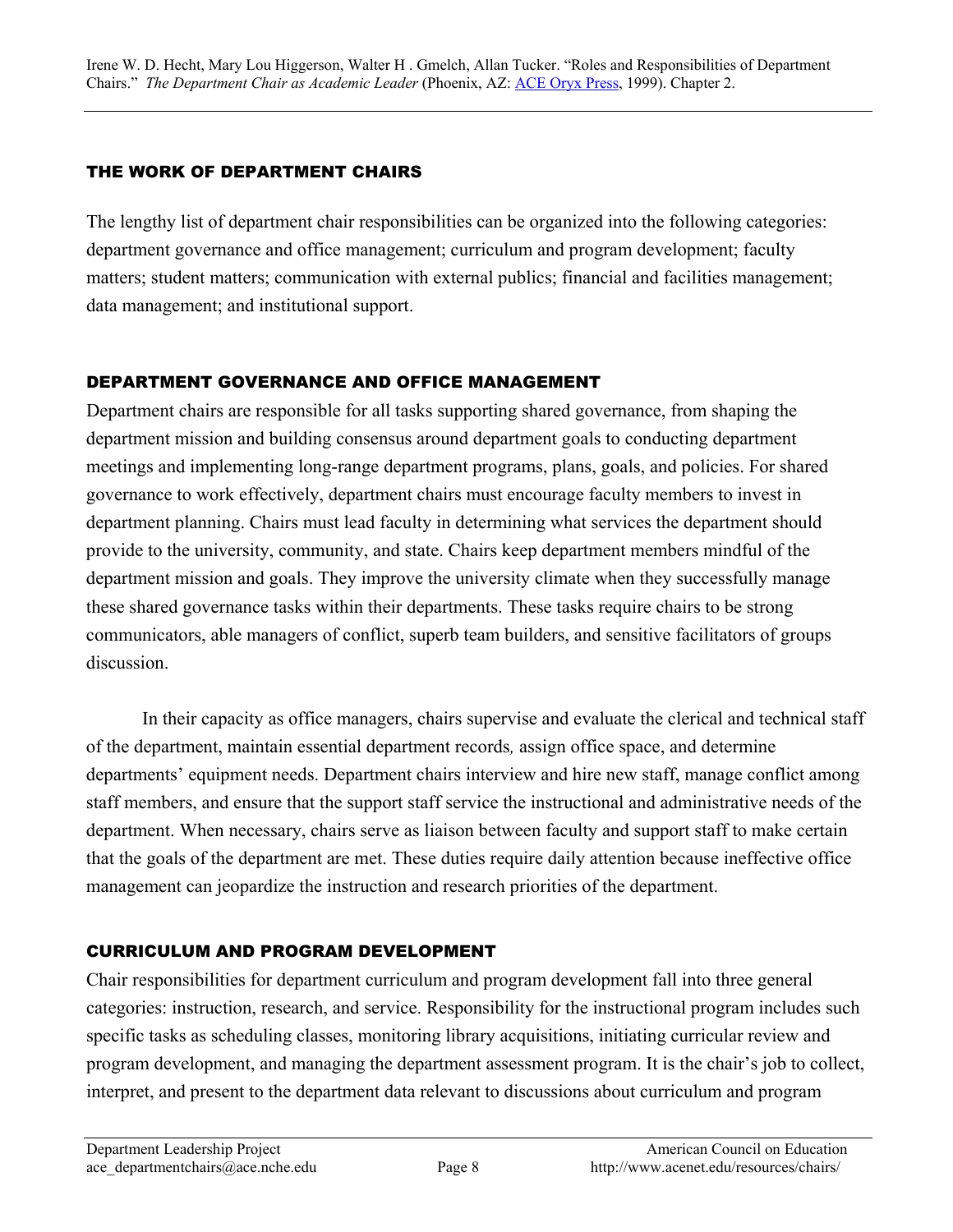effectiveness. It is also the chair's task to prepare the department for accreditation and program review. If the department offers graduate work, the chair must monitor dissertations, prospectuses, and programs of study for graduate students. These tasks require department chairs to be both coach and critic. He or she must both uphold the standard for quality instruction and inspire continual improvement.

When departments have a research mission, chairs are responsible for making certain that faculty understand and adhere to federal guidelines and campus policy on scientific standards. Chairs may help faculty secure the necessary resources to conduct research, including additional space, research assistants, equipment, and clerical support. The search for resources may even require chairs to be entrepreneurial, both within the institution and in seeking external assistance. In pursuing a research mission, chairs need to demonstrate their understanding of, and interest in, the research programs of individual faculty. They should also see that the department has a collective understanding of these endeavors and that, where possible, linkages are made between research projects that can multiply their results.

Most departments have some service programs although the degree to which the service activity is centralized varies greatly from one department to another. Even when service commitments are left to individual faculty, department chairs should monitor outreach and service programs to see that they promote the goals of the department. Visible and effective service programs can net tangible benefits for both the department and the institution, including positive press, funding support, internship sites for students, job placements for graduates, and in kind contributions. To carry out this responsibility chairs need to be well-versed in the activities of the department's faculty.

# FACULTY MATTERS

Department chairs are ultimately responsible for the quality of faculty activity, even though most faculty work independently. Chairs recruit and select new faculty teaching loads and committee work, and evaluate faculty performance. Chairs, therefore, are accountable for managing faculty work assignments in a way that draws on individual strengths and maximizes collective success. Chairs make merit recommendations and initiate promotion and tenure recommendations. No administrator has more direct influence over the professional growth and development of individual faculty. Chairs are responsible for promoting professional development among both tenured and untenured faculty. On occasion,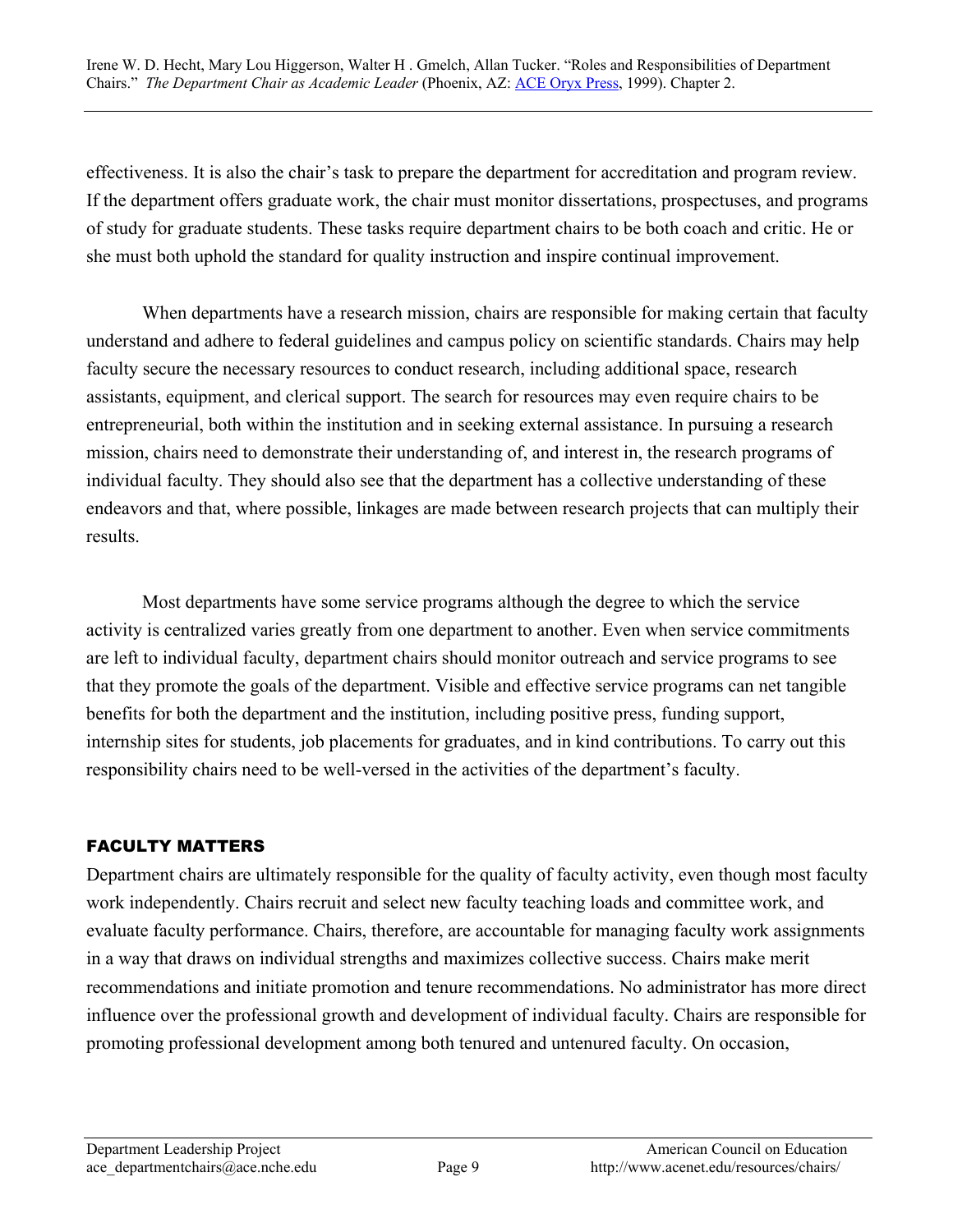department chairs must deal with unsatisfactory faculty and staff performance and, when necessary, initiate termination of a faculty member. These tasks require sensitivity to individuals, support for university standards for excellence, and adherence to institutional procedures.

At the same time, department chairs must keep faculty members informed of department, college, and institutional plans, activities, and expectations. Chairs need to encourage faculty participation in department matters, but must also mediate conflict among faculty members. When done effectively, these tasks establish and maintain morale within the department.

# STUDENT MATTERS

Students are another important internal constituency that falls within the scope of the department chair's responsibilities. Chairs are ultimately responsible for the department's efforts to recruit and retain students*.* They have the power to make exceptions to department policy for students. For example, chairs can approve course substitutions, accept transfer credit, and waive program requirements for individual students. When departments have student organizations, the department chair must monitor the activities of these groups.

The chair's role as student advisor and counselor allows the chair to interact on an individual basis with numerous students. While these conversations may be the source of important anecdotal information about student learning and success, the department chair is also responsible for collecting aggregate data regarding student progress and success. Among the more frequently used measures of accountability are student learning outcomes assessment and graduation rates. It is the department chair who must know what data points are used by the central administration, the state board of higher education, and accrediting agencies to evaluate the productivity and effectiveness of the department. Sometimes chairs need to survey current students and alumni to gather information attesting to the quality of the department's instructional program. Chairs must know what information to collect, how to interpret the data for program improvement, and how to use it for program advocacy. When chairs are effective in performing these tasks, they help the department better serve students.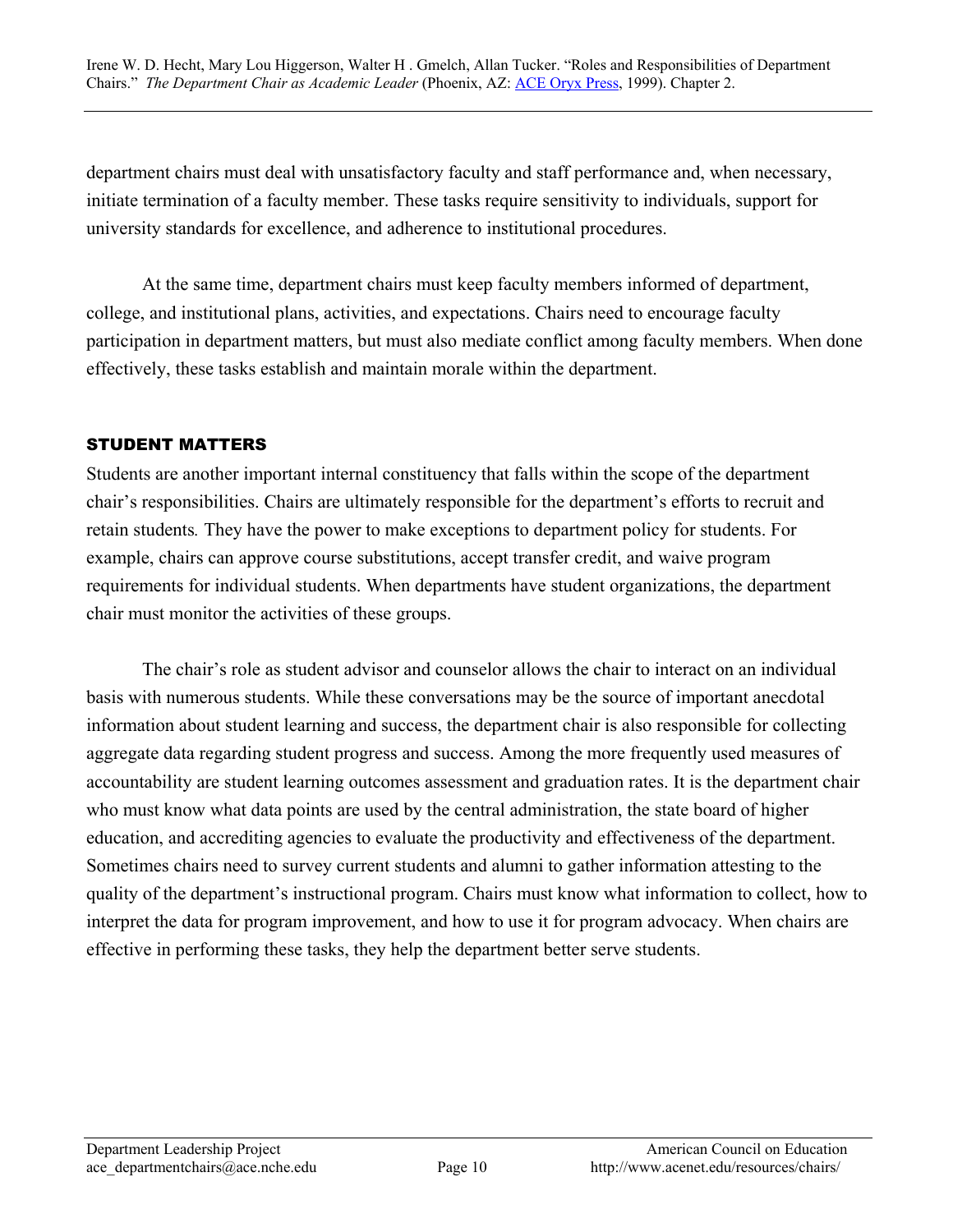#### COMMUNICATION WITH EXTERNAL PUBLICS

The central administration, alumni, governing boards of higher education, accrediting agencies, area businesses, granting agencies, and state legislators are some of the external publics department chairs may need to address. The manner in which the chair communicates with these external publics can improve and maintain the department's image and reputation*.* The department chair is the primary spokesperson and advocate for the department with all external publics. It is the chair who completes forms and surveys received by the department, processes department correspondence and requests for information, and serves as liaison with external agencies and institutions*.* It is the department chair who communicates department needs to the dean and central administration and keeps the administration informed of department achievements and activities. It is also the department chair who coordinates activities with outside groups and represents the department at special events. Chairs need to be adept at recognizing the perspectives held by the various external publics and be able to structure the department communication with these groups in a way that enhances the department's relationship with them.

The task of communicating with external publics is time-consuming, but important to the longterm welfare of the department. Savvy department chairs go beyond responding to the requests of external publics to initiating communication with them. Department chairs may issue a department newsletter that keeps key external publics informed about departments' accomplishments and activities. They may survey alumni in order to encourage more significant relationships with graduates who may be able to contribute money, time, and talent to the department or institution. Department chairs may also solicit press coverage for department achievements and activities. These tasks utilize skills in public relations, persuasion, and marketing.

#### FINANCIAL AND FACILITIES MANAGEMENT

Department chairs prepare and propose department budgets, seek outside funding, and administer the department budget*.* They set priorities for the purchase of new equipment and the use of travel funds. The department's expenditures for any fiscal year should correspond with the department's annual and long-term priorities. It is easier to fulfill this responsibility if faculty understand and accept the department mission and priorities. For this reason, chairs must educate department members about the finances of the department. Department members will be less critical of the chair's actions with regard to spending department funds if they understand the context for budget decisions. As a campus administrator, chairs must adhere to state and university guidelines for spending department monies.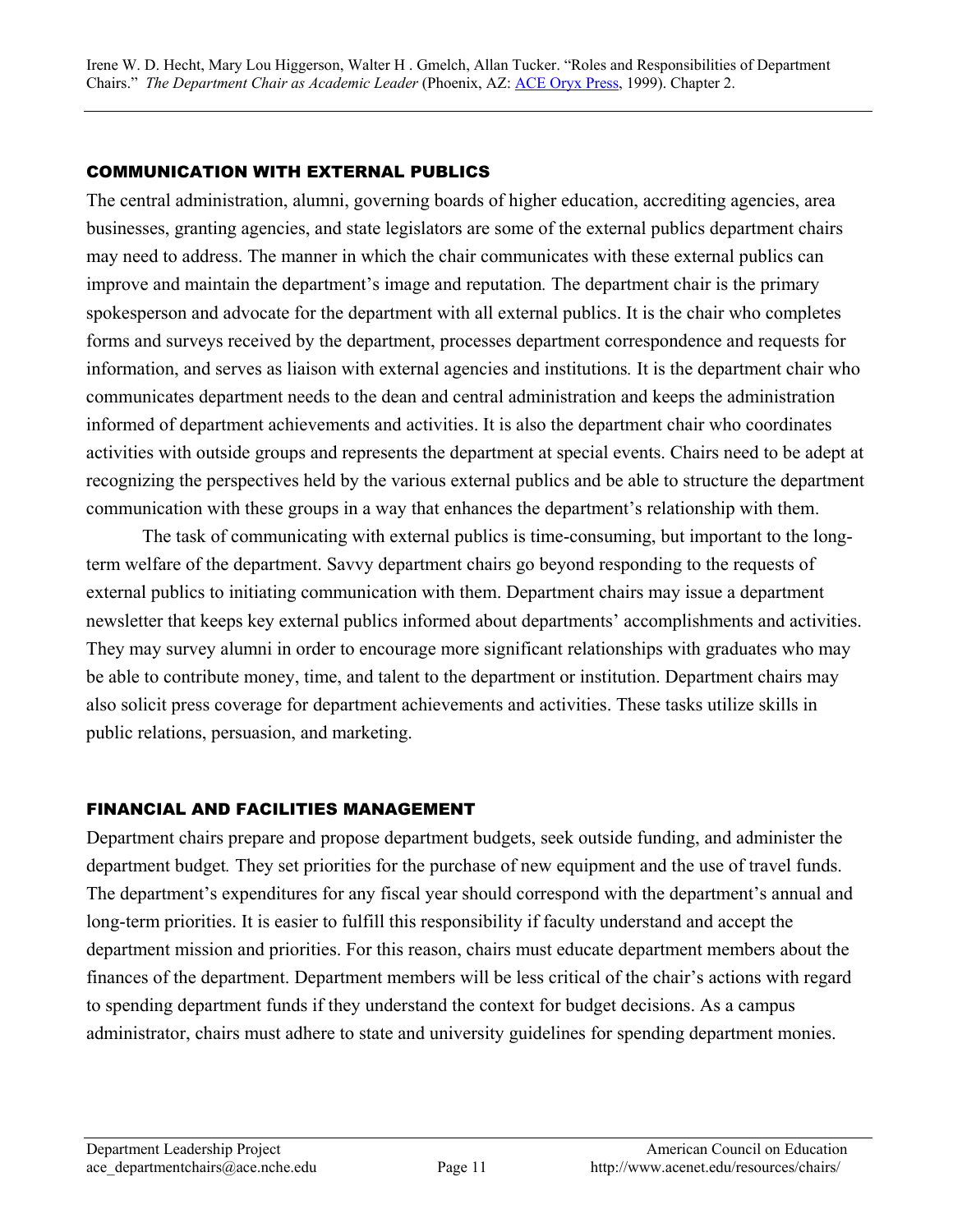Chairs also have responsibility for managing the department's physical facilities. This responsibility encompasses the assignment of space and the maintenance of department equipment. Chairs have ultimate responsibility for the total department's inventory and must know when equipment is loaned out or in need of repair. They also must monitor department security and maintenance. Issues involving who gets keys to what rooms and storage closets become matters for the department chair to decide. Department chairs must inform central administration of needed safety renovations or repairs. In this regard, chairs are custodians of department space and equipment.

# DATA MANAGEMENT

Department chairs have responsibility for managing the department's record-keeping system. They decide how long various computer printouts are kept and what summaries to make of data received or collected by the department. They control what information is forward to the department faculty and staff. Furthermore, they have considerable control over the form and substance of information shared within and outside the department. Because department chairs have virtually full responsibility for determining what data is collected and disseminated in support of the department, they need skills ranging from that of efficient data manager to that of analyst and expert advocate.

# INSTITUTIONAL SUPPORT

Department chairs also have responsibility for promoting and advancing the welfare of the institution. In this role, chairs have an obligation to represent accurately state initiatives for higher education, the institutional mission, and mandates from central administration. Department chairs must represent and interpret campus policy accurately to department members and students. Chairs who attempt to befriend department members by bemoaning demands made by the administration shirk their responsibility to the institution. Chairs need very clear communication skills to fulfill their dual roles as primary spokesperson for the administration and chief advocate for the academic department.

# THE POWER OF THE DEPARTMENT CHAIR

Department chairs who are aware of the long list of responsibilities assigned to them sometimes lament the fact that they lack the power to accomplish many of these delegated or assumed duties. This perception may, in part, be attributable to the tension inherent in the role itself. Chairs may experience discomfort in a role that places them in a position lying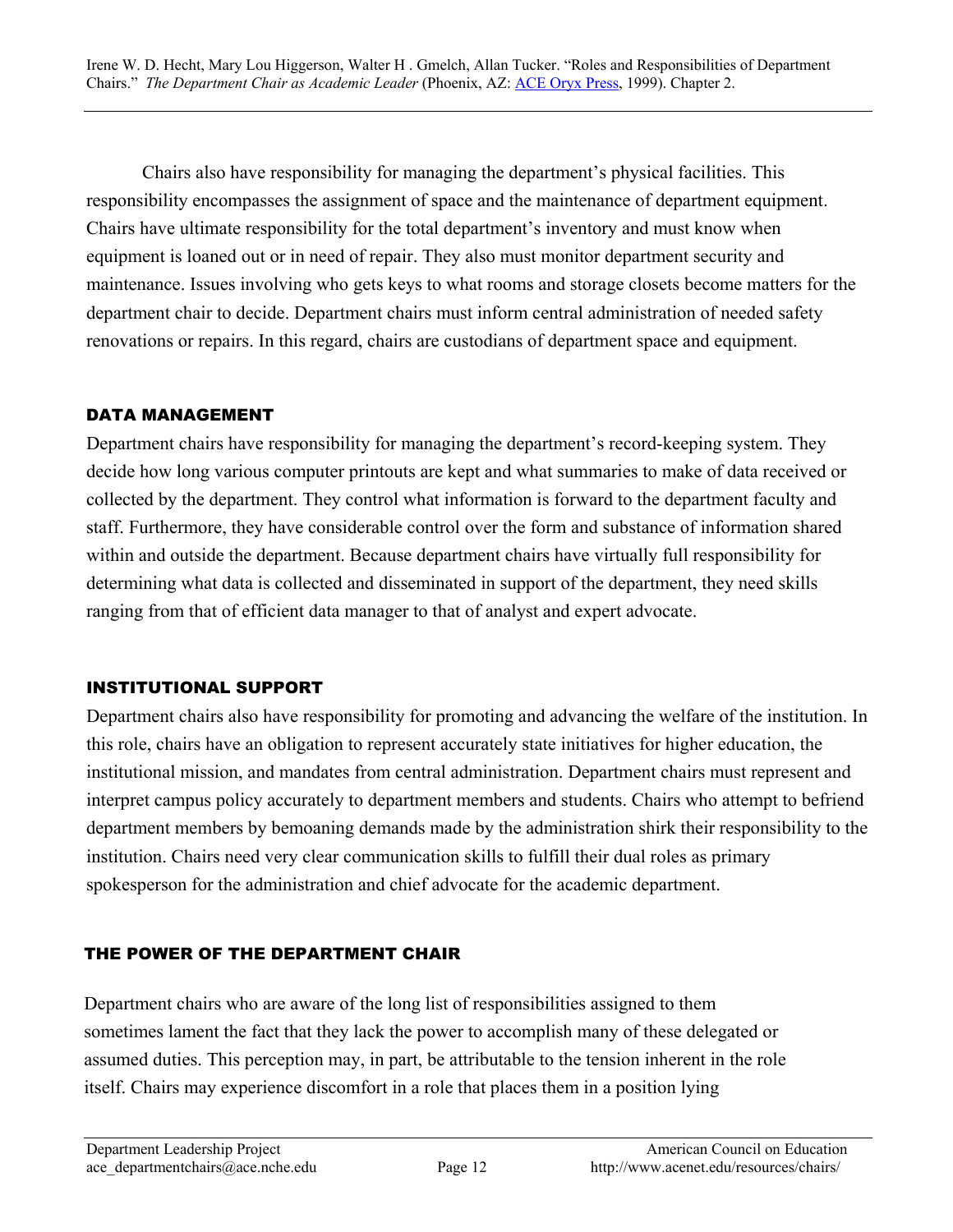somewhere between the faculty and the administration. Chairs often experience conflict over whether they are primarily a faculty person with some administrative responsibilities or an administrator with some faculty responsibilities. Nonetheless, chairs are not without power and it is valuable to understand the sources of power at their command. Generally speaking, the power of higher education administrators can be categorized into three types, depending on how and from where it is acquired namely, power from authority, position power, and personal power.

#### POWER FROM AUTHORITY

Authority officially granted from a higher level in the bureaucracy is called "formal authority." It gives an individual the right to command resources or to enforce policies or regulations. The ultimate power from this source exists when a person to whom the authority is granted is able to make final decisions and firm commitments for his or her department without requiring additional signatures of approval. In the case of a state college or university system, the board of regents or board of trustees is empowered by the state legislature to operate and control the system. The board, in turn, delegates authority and responsibility to the college and/or university presidents for the operation of the individual institutions. The presidents delegate authority to vice presidents and deans. Any official authority chairs may have has been delegated to them by their deans; deans cannot delegate more authority than has been delegated to them by their vice presidents. Faculty members will permit their behavior to be influenced or affected by the department chair if they believe that he or she has formal authority.

#### POSITION POWER

Power that comes from having an appropriate title is called "position power." Recommendations made by people with certain types of position power are generally given more serious consideration than recommendations made by individuals who do not have it. Department chairs, by virtue of holding the title, may have influence not only with faculty members within their own departments but also with people in and outside the college over whom they have no authority or jurisdiction. Those who have such influence are perceived by some as having power. Chairs not only have the authority and responsibility to recommend salary raises, promotion, tenure, and teaching assignments, but they can often provide certain types of assistance to faculty members that faculty need but cannot provide for themselves, such as helping them develop professional acquaintances, recommending them for membership in select professional associations, nominating them for executive positions in their associations, helping them obtain sabbaticals or funds for travel to professional meetings, and helping them make contacts leading to paid consulting jobs. Moreover, department chairs frequently are asked by their faculty members to write letters of reference to other institutions in support of applications for new positions.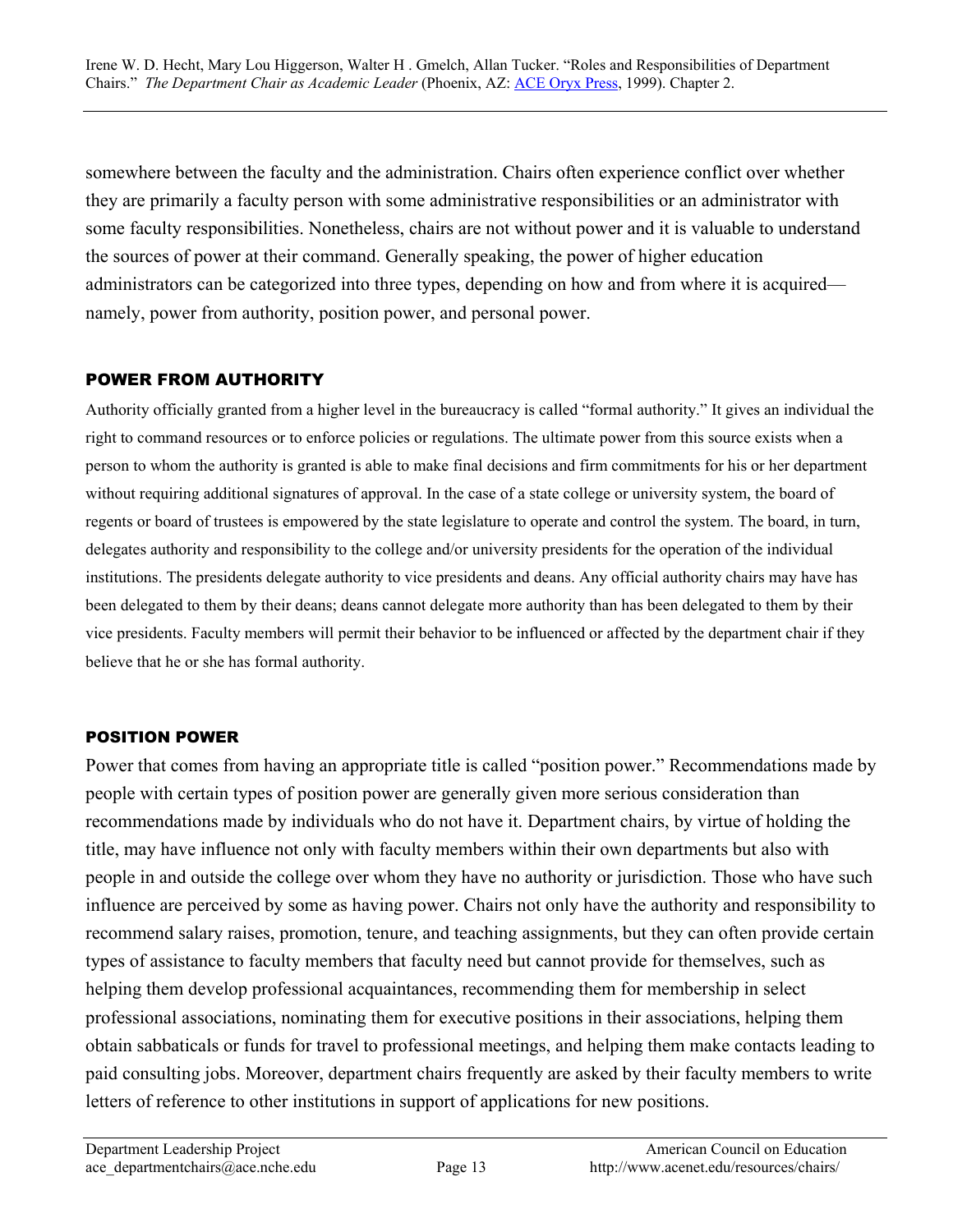#### PERSONAL POWER

Chairs also use whatever personal power they may have. Faculty members will permit themselves to be influenced or affected in some way by the chair if they respect the particular individual holding the position. Personal power derives from peers' respect for and commitment to the chair. It is informally granted to the chair by the faculty members and depends on how they perceive him or her as an individual and as a professional. A chair with a great amount of personal power is usually perceived by the faculty as possessing some of the following characteristics: fairness and evenhandedness in dealing with people; good interpersonal skills; national or international reputation in the discipline; expertise in some area of knowledge; influence with the dean; respect in the academic community; ability and willingness to help faculty members develop professionally; ability to obtain resources for the department; highly regarded by upper-level administration; knowledgeable about how the college operates; privy to the aspirations, plans, and hidden agenda of the institution's decision makers; and ability to manage the department efficiently.

Personal power is not a power that can be delegated. Rather, it is a power that chairs must earn. The essence of personal power is credibility. It is, therefore, important that department chairs work to earn credibility with all relevant internal constituencies and external audiences. With credibility, department chairs have a personal power that inherently makes them more effective and able to manage the long list of responsibilities performed by department chairs. When faculty perceive their chair as credible, they are more likely to give the chair full benefit of the doubt in every decision or action. When chairs have high credibility, others are less critical of their decisions and they experience less resistance to change. On the other hand, chairs with low credibility find that others (faculty and the dean) second-guess all decisions. Without credibility, chairs face great resistance to their ideas and cannot be effective change agents.

#### THE POWER OF LEADERSHIP

Chairs remain uneasy about the issue of power. Few believe they carry much weight by virtue of authority, though the fact is that chairs probably possess more authority than they think they do. As for position power, the contradictions in the role of chair make it difficult to have much faith in the force of the title. Chairs do not have difficulty understanding that a major source of their power is personal. Their personal credibility is the most potent coin they have to put on the power table. However, there is a facet of that personal power that remains to be explored. If one defines leadership as the power to focus the energy of a group of people, the ability to guide the process of decision making, and the presence to get others to act in concert with each other, then the chair has the potential of being one of the most powerful leaders in the institution. That leadership capacity derives from a firm base of personal power, which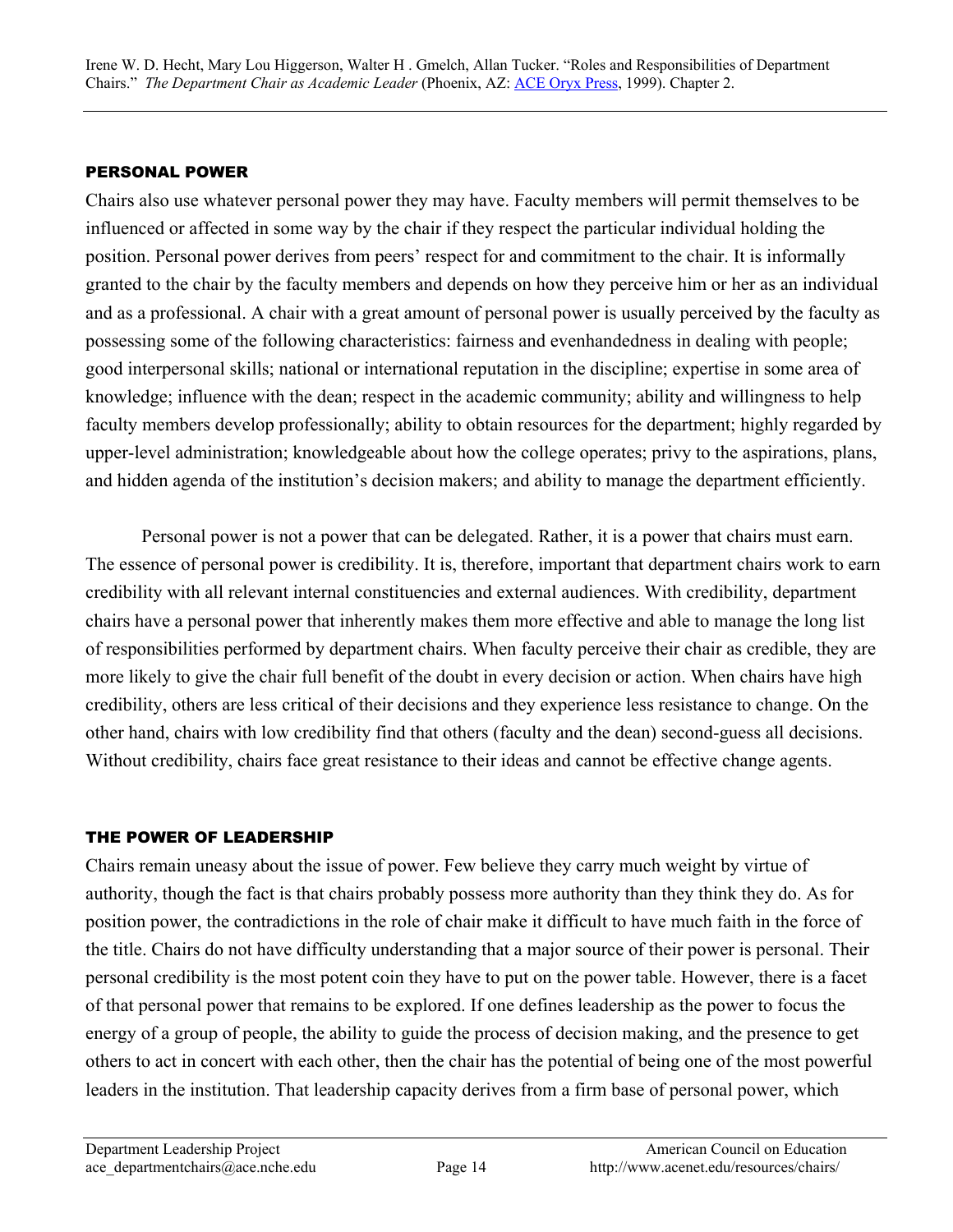makes it so important to cultivate that credibility that underlies personal power. That power can be exerted to great effect in three areas: the department dialog, the department culture, and the department's actions.

The content of the departmental dialog says a great deal about the effectiveness of the department. If department meetings are clogged with long discussions of managerial matters or time is filled with hostile debate in which positions and proposed decisions are fruitlessly recycled, you have a marginal or dysfunctional department. The chair, without being an autocrat, can have a great influence on the content of that dialog. It may take persistence and patience, but the chair can shift the content of debate to issues that are truly important to the future health and prosperity of the department.

The chair also has great potential power over the culture of the department. A department riven with interpersonal rivalries and animosities has little hope of becoming collectively effective. Changing the dialog between people does not come easily. But if the chair is clear about what needs to change, he or she can transform unproductive dialog by intervening with new ideas, identifying destructive interchanges, and establishing standards of debate.

The chair possesses considerable personal power in guiding the department to take appropriate action. Academicians are often well practiced in debate. Depending on discipline, some find it difficult to move from debate to decision and from there to implementation. An important role for you as chair is as monitor of action. The first step is to see that debate is brought to closure and that decisions are made. Obviously, one does not want to truncate debate. If one does that, expect the decision to be recycled. However, there is a propensity to let debate take the place of decisions. A chair can fend off that outcome. Once decisions are made, someone needs to follow up to see that action has been taken. If no one is interested in whether a decision has been implemented, chances are the action will be delayed, deferred, and, ultimately, forgotten.

# **CONCLUSION**

The complex role of department chair requires a skilled individual who can both serve and coordinate multiple constituencies. Institutional reliance upon department chairs as primary change agents and managers will continue to increase as institutions respond to external pressures for productivity and accountability. The central administration is powerless in preserving program quality. In fact, the very reputation of the institution depends on the success of its department chairs in bridging institutional and departmental needs. Despite the anomalous quality of the position, chairs have immense potential to affect the future of their institutions and of higher education in general. The roles and responsibilities of chairs has changed in two major regards. The fulcrum has tipped from concern for individual welfare of faculty to creating a successful working synergy among department faculty, and from being an advocate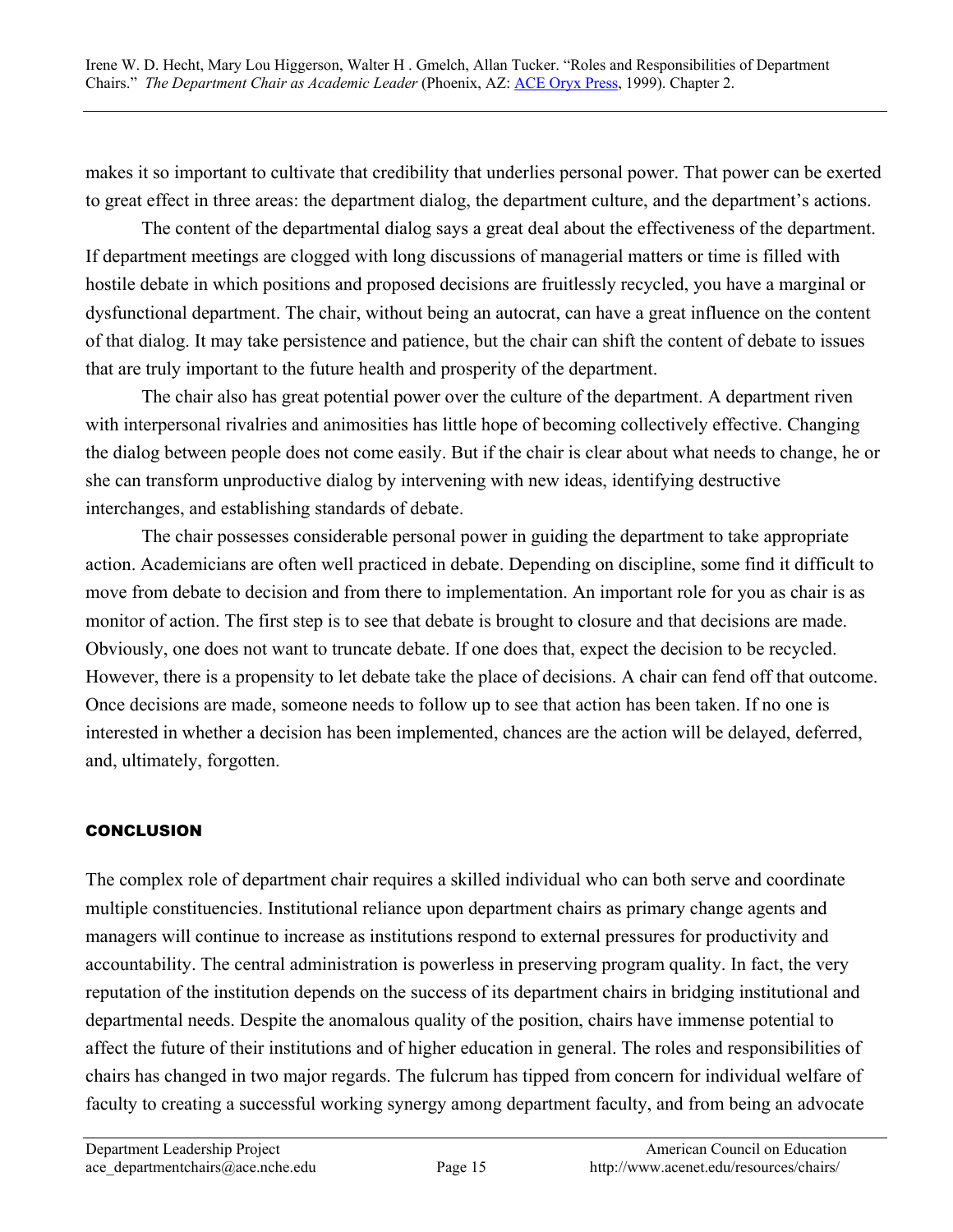for department desires to linking the work of the department to the broader institution, as well as to external audiences. This does not mean that the older interests of developing individual faculty and advancing the interests of the department are discarded. It does mean that those interests must now be combined with new needs and interests. Chairs may be short on formal authority or positional authority. However, for those interested in affecting the future of his or her colleagues, there may be no more important leadership position than that of department chair.

#### **REFERENCES**

Bennett, J.B. 1988. Department chairs: Leadership in the trenches. In *Leaders for a new era: Strategies for higher education.* Edited by M.F. Green, 57–73. New York: American Council on Education/Macmillan. Bennett contends that the "core academic success" of institutions of higher education rests upon the quality and capabilities of the chairs. Working from this premise, the author discusses the ambiguous but important role of the chair, the rewards and frustrations associated with the position, and the leadership opportunities for chairs. ———. 1983. *Managing the academic department: Cases and notes.* New York: American Council on Education/Macmillan. This text presents short case studies on the responsibilities usually assigned to department chairs. Chapter 1 contains a description of the department chair position. Gmelch, W.H. and V.D. Miskin. 1993. *Leadership skills for department chairs.* Bolton, MA: Anker Publishing Company. The authors describe four roles of the department chair: faculty developer, manager, leader, and scholar. The text examines ways in which chairs can create a productive department and enhance personal productivity. Lucas, A.E. 1994. *Strengthening departmental leadership: A team-building guide for chairs in colleges and universities.* San Francisco: Jossey-Bass. In Chapter 2, the author discusses the roles and responsibilities of department chairs. The nine chair responsibilities described include leading the department, motivating faculty to enhance productivity, motivating to teach effectively, handling faculty evaluation and feedback, motivating faculty to increase scholarship, motivating faculty to increase service, creating a supportive communication climate, managing conflict, and developing chair survival skills. Murray, J. 1996. *Job dissatisfaction and turnover among two-year college department/division chairpersons*. ERIC Document Reproduction Service, No. ED 394 579. Proceedings of the 5th Annual International Conference of the National Community College Chair Academy. Phoenix. The authors discuss the cost associated with turnover in managerial positions and describe the relationship between role conflict or ambiguity and employee dissatisfaction. Drawing on relevant literature, the authors point out that the chair's position is fraught with role conflict and